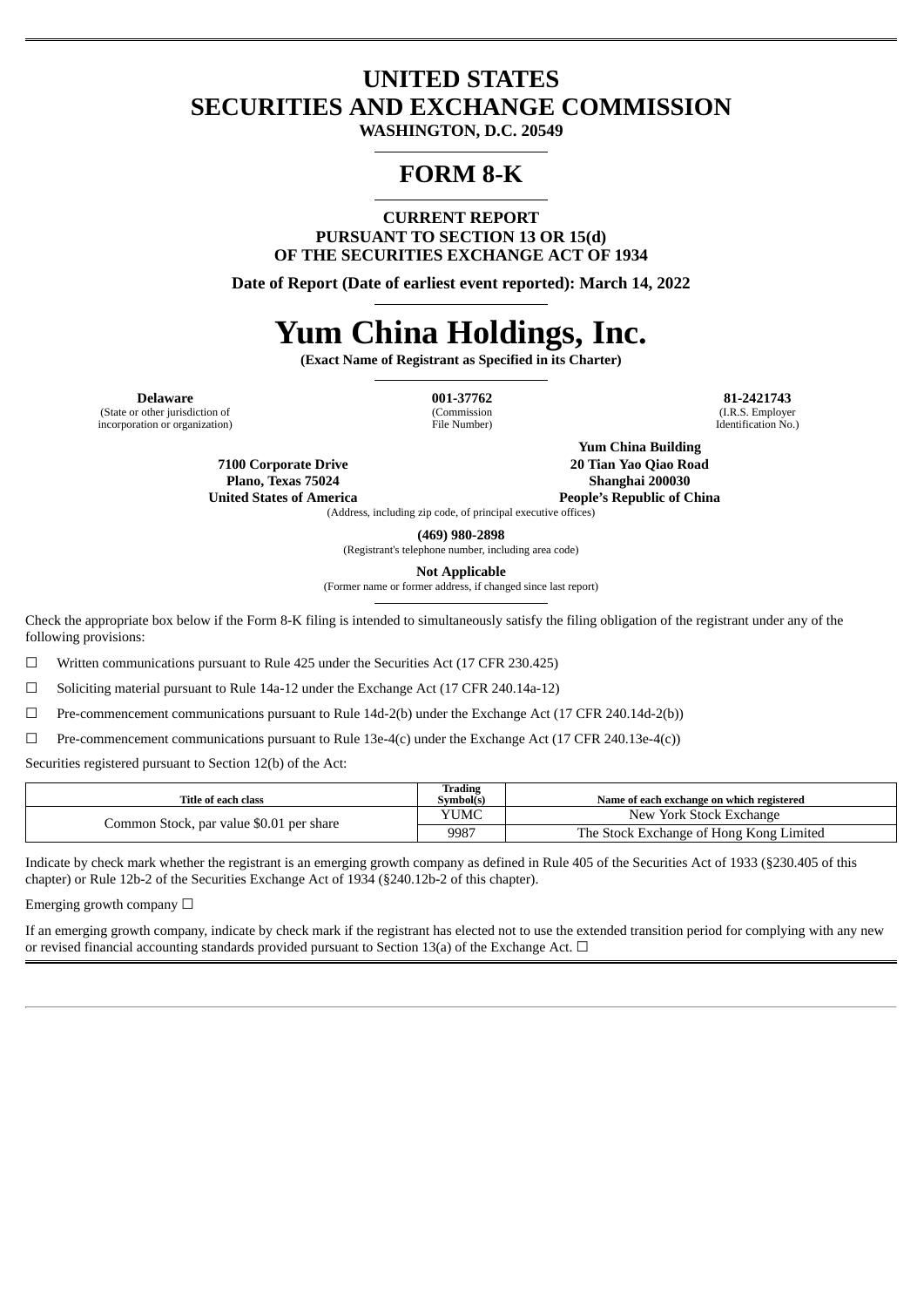## **Item 7.01. Regulation FD Disclosure.**

On March 14, 2022, Yum China Holdings, Inc. issued a press release providing an update on the first quarter 2022 business performance amid the latest COVID-19 development in China. A copy of the press release is being furnished as Exhibit 99.1 to this Current Report on Form 8-K.

#### **Item 9.01. Financial Statements and Exhibits.**

(d) Exhibits.

The following exhibits are furnished with this report:

| Exhibit No. | <b>Exhibit Description</b>                                                  |
|-------------|-----------------------------------------------------------------------------|
| 99.1        | Press Release of Yum China Holdings, Inc. issued March 14, 2022.            |
| 104         | Cover Page Interactive Data File (embedded within the Inline XBRL document) |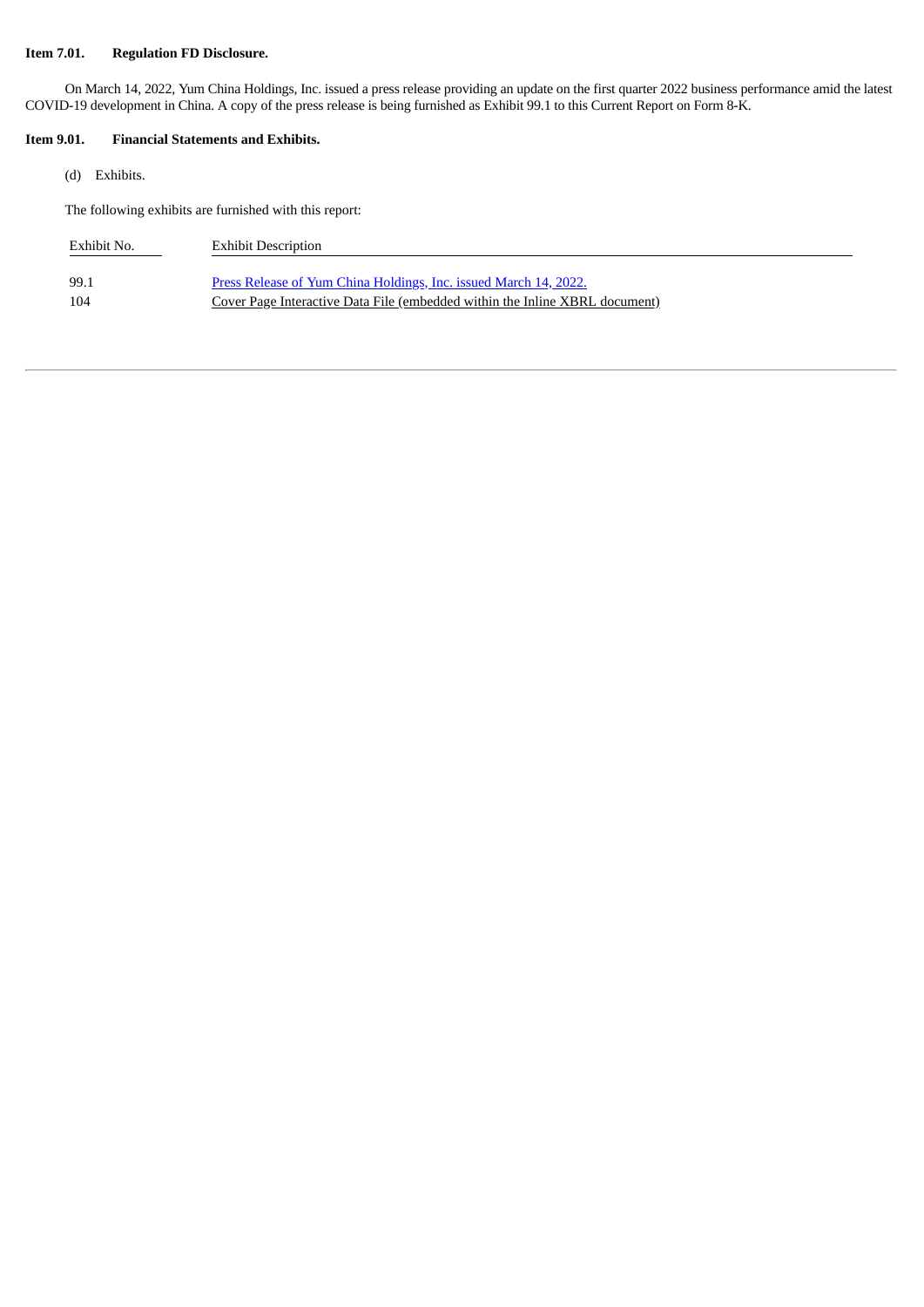#### **SIGNATURES**

Pursuant to the requirements of the Securities Exchange Act of 1934, the registrant has duly caused this report to be signed on its behalf by the undersigned hereunto duly authorized.

## YUM CHINA HOLDINGS, INC.

By: /s/ Andy Yeung

Name: Andy Yeung<br>Title: Chief Financ Chief Financial Officer

Date: March 14, 2022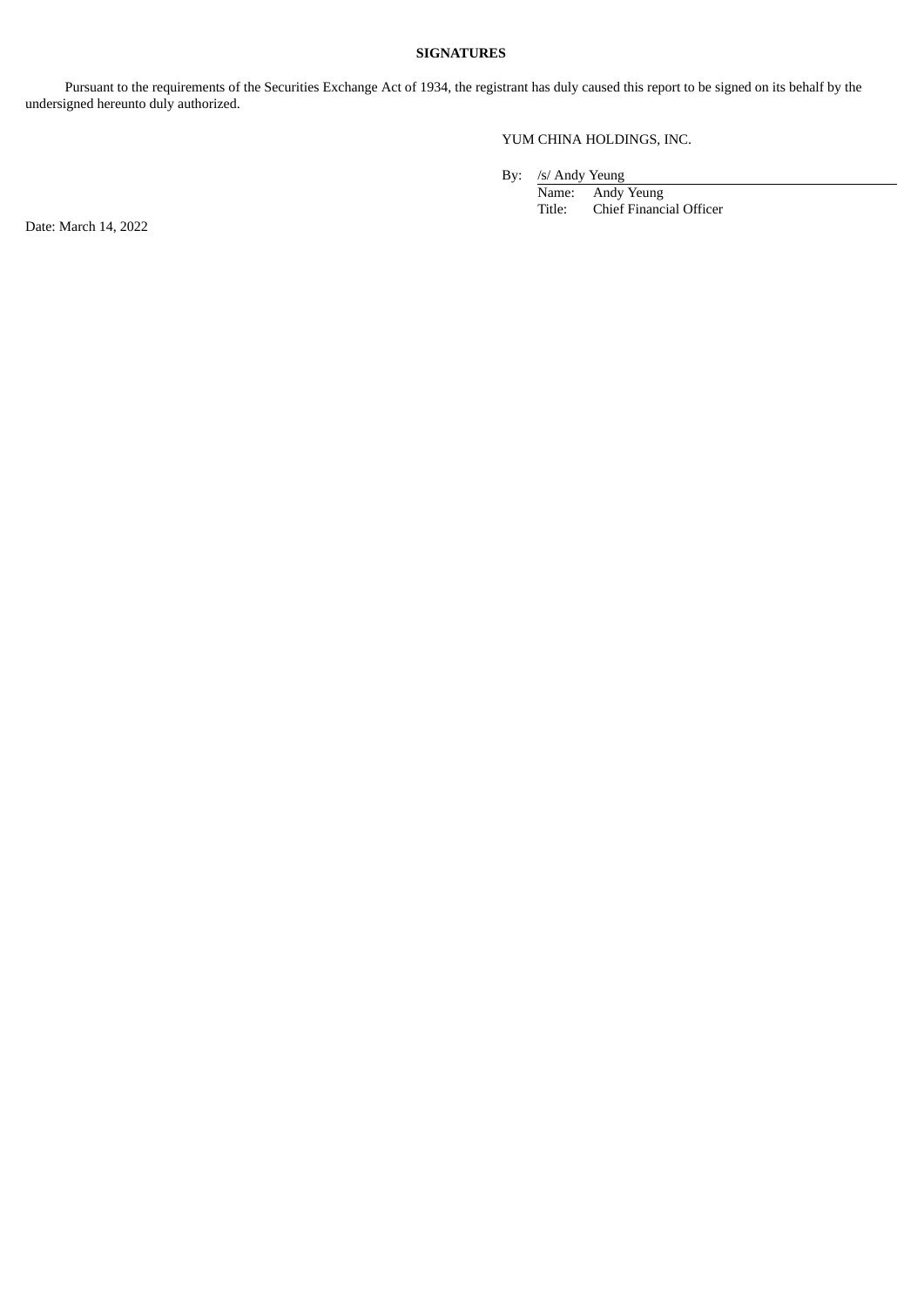<span id="page-3-0"></span>

#### **Yum China Provides Update on the First Quarter 2022 Business Performance Amid the Latest COVID-19 Development in China**

Shanghai, China (March 14, 2022) – Yum China Holdings, Inc. (the "Company" or "Yum China") (NYSE: YUMC and HKEX: 9987) today updated its first quarter 2022 business performance in light of the recent COVID-19 development in China.

As we mentioned in the fourth quarter earnings release, same-store sales in January 2022 improved modestly from the fourth quarter, but were still down year over year, compared to the comparable Chinese New Year Holiday period in 2021. Entering March, the situation has rapidly deteriorated with the highly transmissible Omicron variant causing outbreaks across China, including economically important regions of Guangdong, Shanghai, Shandong and Jilin. Daily cases have hit a two-year high. Quarter-to-date case counts for 2022 have surpassed that of full year 2021. Stricter preventive health measures and containment measures have been observed nationwide, including multiple rounds of city-wide testing and partial or complete city lockdowns.

Our operations are significantly impacted by the latest outbreaks and the tighter public health measures which resulted in a further reduction of social activities, travelling and consumption. Although the situation is still rapidly developing, we are providing the following first quarter 2022 update based on latest trends:

- **Same-store sales**
	- o Decreased approximately 4% year over year for the two months combined in January and February.
	- o Decreased approximately 20% year over year for the first two weeks of March and is still trending down in recent days.
- **Operating profit**
	- o Declined approximately 20% year over year for the two months combined in January and February, primarily due to the significant sales deleveraging and cost inflation.
	- o Based on the latest trend, we currently estimate that Operating profit for the first quarter to be in the range of \$165 to \$200 million.
	- **Stores temporarily closed or offered only takeaway and delivery services**
		- o Over 500 stores at the peak in January 2022.
		- o Over 1,100 stores as of March 13, 2022.
- **Total store count** reached 12,163 as of February 28, 2022, with 375 net new store openings for the two months combined in January and February.

Joey Wat, CEO of Yum China, commented, "As the country battles the surge in COVID-19 cases, we are staying vigilant to ensure the health and safety of our employees and customers. We will keep our restaurants open and provide food services to customers wherever it is possible and safe to do so. Our robust supply chain management has shielded us from material business disruptions. We will continue to drive sales especially in delivery and takeaway occasions. We will also manage costs diligently, and adjust our operations as well as promotion offers as the situation evolves. With our resilient business models, operational excellence and leading digital and delivery capabilities, we are confident we will overcome this challenging and volatile situation. We will continue to execute our RGM strategic framework to fortify **resilience**, accelerate **growth** and widen our strategic **moat**. We believe that this combination of efforts will enable us to drive long-term growth and generate substantial shareholder value in the years ahead."

## **Forward-Looking Statements**

This press release contains "forward-looking statements" within the meaning of Section 27A of the Securities Act of 1933 and Section 21E of the Securities Exchange Act of 1934. We intend all forward-looking statements to be covered by the safe harbor provisions of the Private Securities Litigation Reform Act of 1995. Forward-looking statements generally can be identified by the fact that they do not relate strictly to historical or current facts and by the use of forward-looking words such as "expect," "expectation," "believe," "anticipate," "may," "could," "intend," "belief," "plan," "estimate," "target," "predict," "project," "likely," "will," "continue," "should," "forecast," "outlook" or similar terminology. These statements are based on current estimates and assumptions made by us in light of